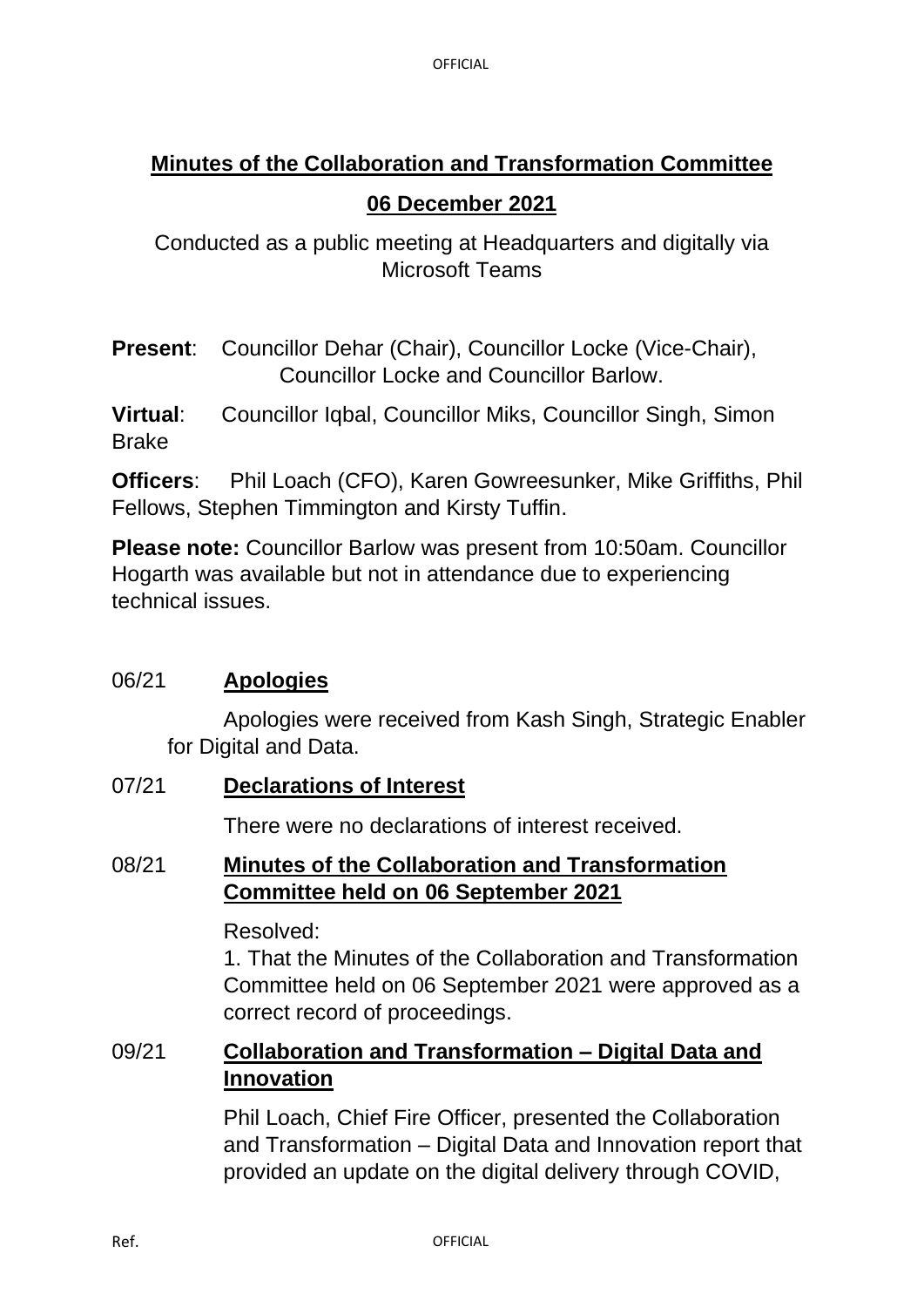introduced the West Midlands Fire Service Digital, Data and Innovation Strategy and provided examples of its value and introduced key projects that would shape and support the Service.

The Committee were advised that through COVID, excellent digital delivery had been implemented across the Service. This included providing staff with remote access to systems to ensure the transition to working from home had been rapidly implemented, as outlined within the report.

A short video had been developed, that introduced the West Midlands Fire Service Digital, Data and Innovation Strategy to the Service, was shared to Committee Members. Feedback from Members of the Committee included the need for more basic IT information to be included within the video and to ensure it was accessible to those with special needs/those who have difficulty accessing technology. Phil Loach reassured Members that the video would be available in different languages, dyslexia assistance and the Service would support those with no IT equipment/internet as the move to a digital world developed. Following discussions on the commentary within the video, it was agreed that the voice-over of the video be looked into to ensure it engaged with those within the West Midlands.

Resolved:

- 1. That it be agreed that the considerable transformation and collaboration progress made and delivered through the COVID period be noted.
- 2. That it be agreed that the approach through the digital, data and innovation strategy and the positive impact it would have on staff and communities be noted.
- 3. That it be agreed that the strategy already delivered through Oracle Cloud Project, CRMP, Digital Transformation on Stations initiatives and innovation stations be noted.
- 4. That it be agreed that support be given to the Service's excellent potential for national collaboration opportunities and continued investment to deliver better, more efficient services to communities.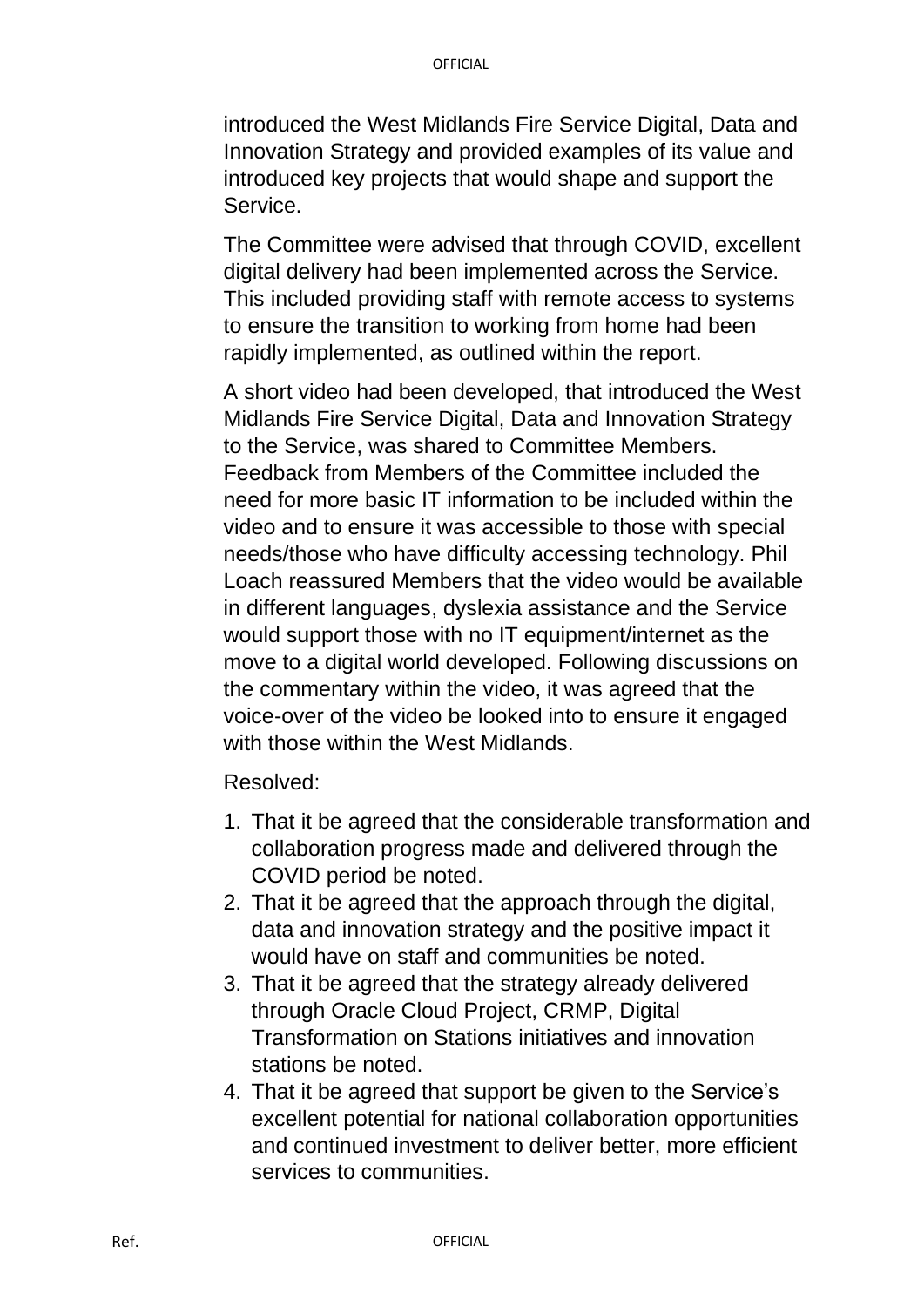5. That it be agreed that the voice-over for the video be looked into to ensure it engaged with those within the West Midlands.

#### 10/21 **Outcome of the PCC Review – Phase 2**

Karen Gowreesunker, Clerk to the Authority, provided a verbal update on the outcome of the PCC Review – Phase 2.

The Committee were advised that Phase 2 of the governments review into the role of the Police and Crime Commissioners (PCCs) had been published at the end of July 2021. Phase 2 would not only expand on from Phase 1 it would seek to understand whether the powers of the PCC should be extended in relation to the role of the PCC and the functional powers of a Fire Authority. The outcome of Phase 2 had been anticipated in the new year and an update on this would be brought back to the Committee.

#### Resolved:

- 1. That it be agreed that the verbal discussion be noted.
- 2. That it be agreed that an update would be brought back to the Committee once the outcome of Phase 2 be provided.

#### 11/21 **Collaboration and Transformation Work Plan 2021-2022**

Karen Gowreesunker, Clerk to the Authority, presented the Collaboration and Transformation Work Plan 2021-2022 that outlined the planned agenda items for future Collaboration and Transformation Committee meetings that align with the Committees Terms of Reference.

The Committee were advised that an update on the White Paper would be subject to its publication from the Home Office therefore, slight changes could be made to the work plan to reflect this. Once published an update would be provided to Committee.

Resolved:

1. That it be agreed that the Collaboration and Transformation Work Plan 2021-2022 be noted.